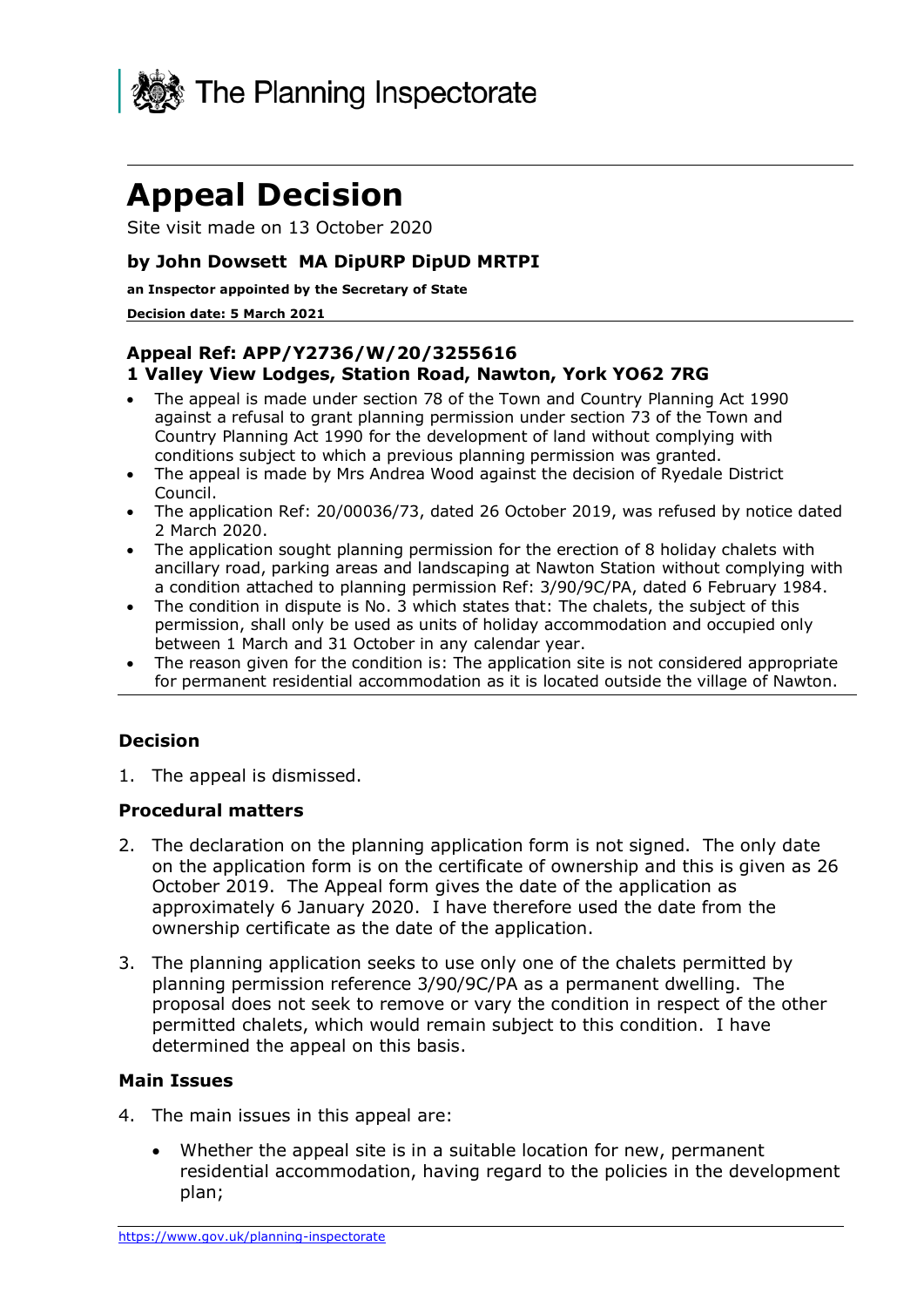- Whether the proposal would provide suitable living conditions for the future occupiers with regard to internal living space, external amenity space, and parking provision; and
- The effect of the proposed development on the character and appearance of the surrounding landscape

## **Reasons**

## *Suitability of the appeal site*

- 5. The appeal building is a small, timber clad, chalet style building located to the south of the village of Nawton. It is one of several similar chalets sited on land that was formerly occupied by a railway station. The appeal building is located at the furthest end of the site from Station Road and is accessed via a private track that runs past the former station buildings and the other lodges. It is currently let out as holiday accommodation in accordance with the terms of a planning permission granted in 1984.
- 6. Policy SP1 of the Ryedale Plan Local Plan Strategy 2013 (the Local Plan) sets out a settlement hierarchy for the district with the primary focus of growth being the principal towns of Malton and Norton, with the secondary focus being the market towns of Pickering, Kirkbymoorside and Helmsley. Within the settlement hierarchy, Nawton is classified as a local service centre, or service village, and sits below the market towns in the hierarchy. Policy SP1 also defines development limits for the towns and villages in the district. It is not in dispute that the appeal building is located outside the development limit for Nawton. As the appeal site is outside of the settlement limit, for policy purposes, it lies within the wider open countryside. This is the lowest tier of the settlement hierarchy where development is restricted to that which is necessary to support the rural economy and communities; development which can be justified in order to secure environmental improvements or the conservation of heritage assets; or development justified through a neighbourhood plan. There is no evidence before me that the appeal scheme would meet any of these criteria.
- 7. Policy SP2 of the Local Plan sets out that over the plan period to 2027, the Council seeks to deliver at least 3000 new homes and sets out the potential sources that may contribute to the supply of new homes in the district. Although Policy SP2 identifies the conversion of tourist accommodation to permanent residential use as a potential source of new homes, it specifically excludes caravans, cabins and, chalets from this. Although these terms are not defined in the policy, the appeal building is indisputably a chalet or cabin and, consequently, would not fall within the potential sources of new homes defined in the Policy.
- 8. The appellant has stated that the proposed dwelling could be made subject of a local occupancy condition. Policy SP2 seeks local occupancy conditions for new homes in settlements that are not identified as focuses for growth in the settlement hierarchy, or which would be within the countryside. However, this is only applicable to sites or buildings that meet the criteria to be a source of new homes, which the appeal proposal does not. In addition, I have no substantiated evidence that there is a need in the local area for accommodation of the type or size that would be provided by the appeal building.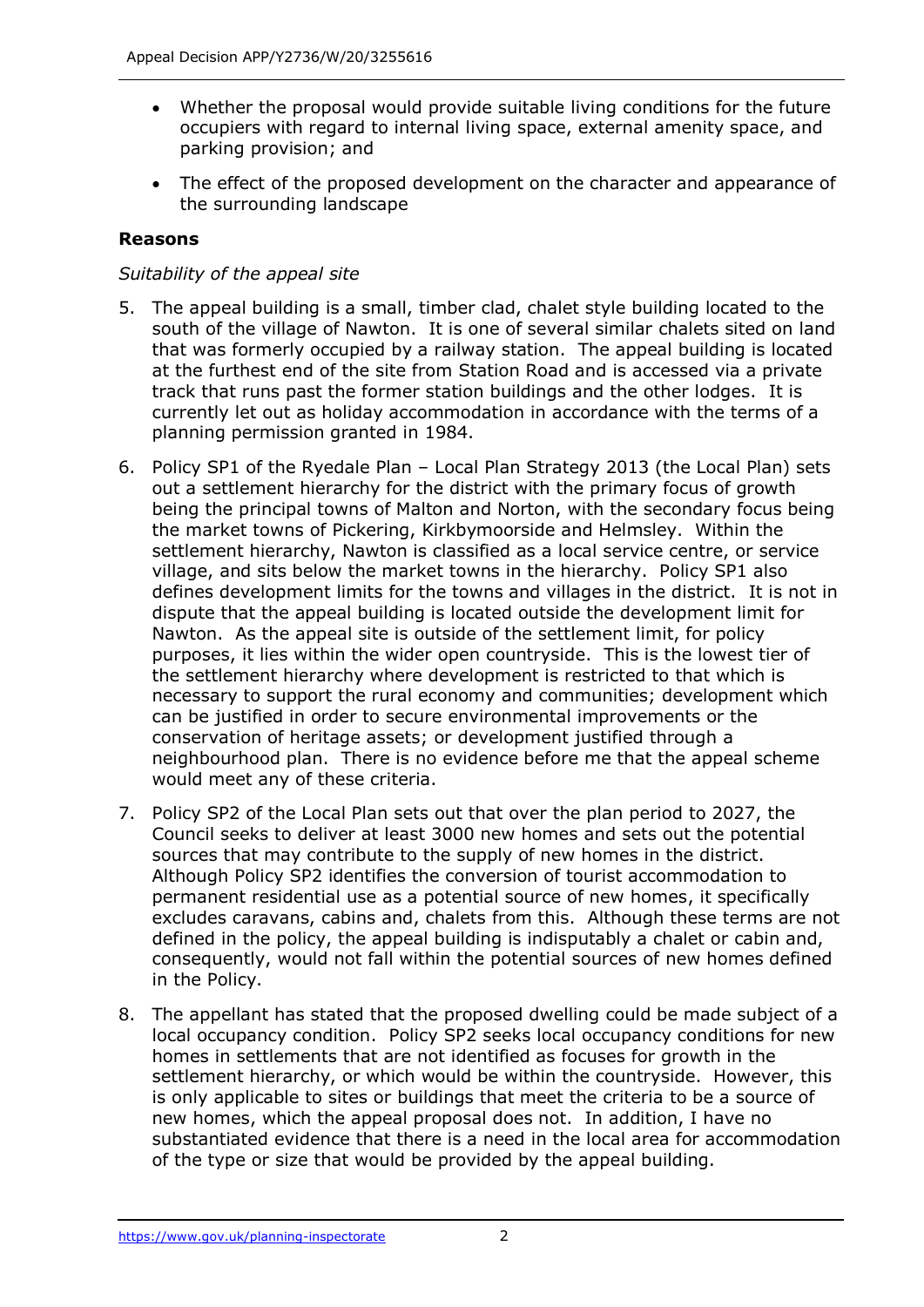- 9. Although the Local Plan pre-dates the current version of the National Planning Policy Framework (the Framework), it was adopted after the publication of the original Framework in 2012 and Policies SP1 and SP2 are still consistent with the policies in the current version. As such they can be given significant weight.
- 10. I therefore find that the appeal site is not a suitable location for new, permanent residential accommodation having regard to the policies in the development plan. It would not comply with the relevant requirements of Local Plan Policies SP1 and SP2.

# *Living conditions*

- 11. The appeal building is a small, chalet style, structure. There is no information in the application or appeal in respect of the intended or proposed future occupancy levels of the building. There is a difference of opinion between the parties in respect of the size of the building with the Council stating 35m<sup>2</sup> and the appellant's measurements giving the size as  $50m^2$ . It is not clear from the evidence whether either figure includes or excludes the veranda area at the front of the building as this may account for the discrepancy between the dimensions provided.
- 12. I was, however, able to undertake an internal inspection of the building when I visited the site. I observed that internally, it comprised a combined kitchen and living space, two bedrooms and a bathroom fitted with a w.c., wash hand basin, and shower cubicle. One of the bedrooms was furnished with a double bed and the other with two single beds.
- 13. Neither of the Policies cited by the Council refer to internal space standards for dwellings and I have no evidence that the Council have adopted the Technical housing standards – nationally described space standard. However, the Framework expects new development to provide a high standard of amenity for existing and future users and this is echoed in Policy SP20 of the Local Plan.
- 14. Consequently, the principal question is whether the appeal building would provide practical and useable internal space for permanent residential occupation. Whilst the accommodation may be suitable for short term holiday occupation, this does not directly translate into the building being suitable for full time, permanent, occupation as a dwelling house. The open plan living area occupies approximately half of the internal space of the building, and although modest in size, would be capable of configuration in a number of ways. This notwithstanding, within the building, other than the kitchen units, there is limited storage space and little scope for accommodating anything other than small domestic appliances. In addition, both bedrooms are very small and even with the minimal furniture commensurate with the present temporary holiday letting use, these were very constrained in terms of floorspace and circulation space. This, in combination with the modest size of the main living space and the lack of storage space for domestic items, would result in very cramped and impractical internal accommodation for a permanent residential use.
- 15. There is no indication of the proposed occupancy levels of the dwelling and no mechanism is proposed that would restrict the number of residents. Whilst a condition could be imposed seeking to limit the number of persons who could live at the dwelling, in practical terms, such a condition would be very difficult,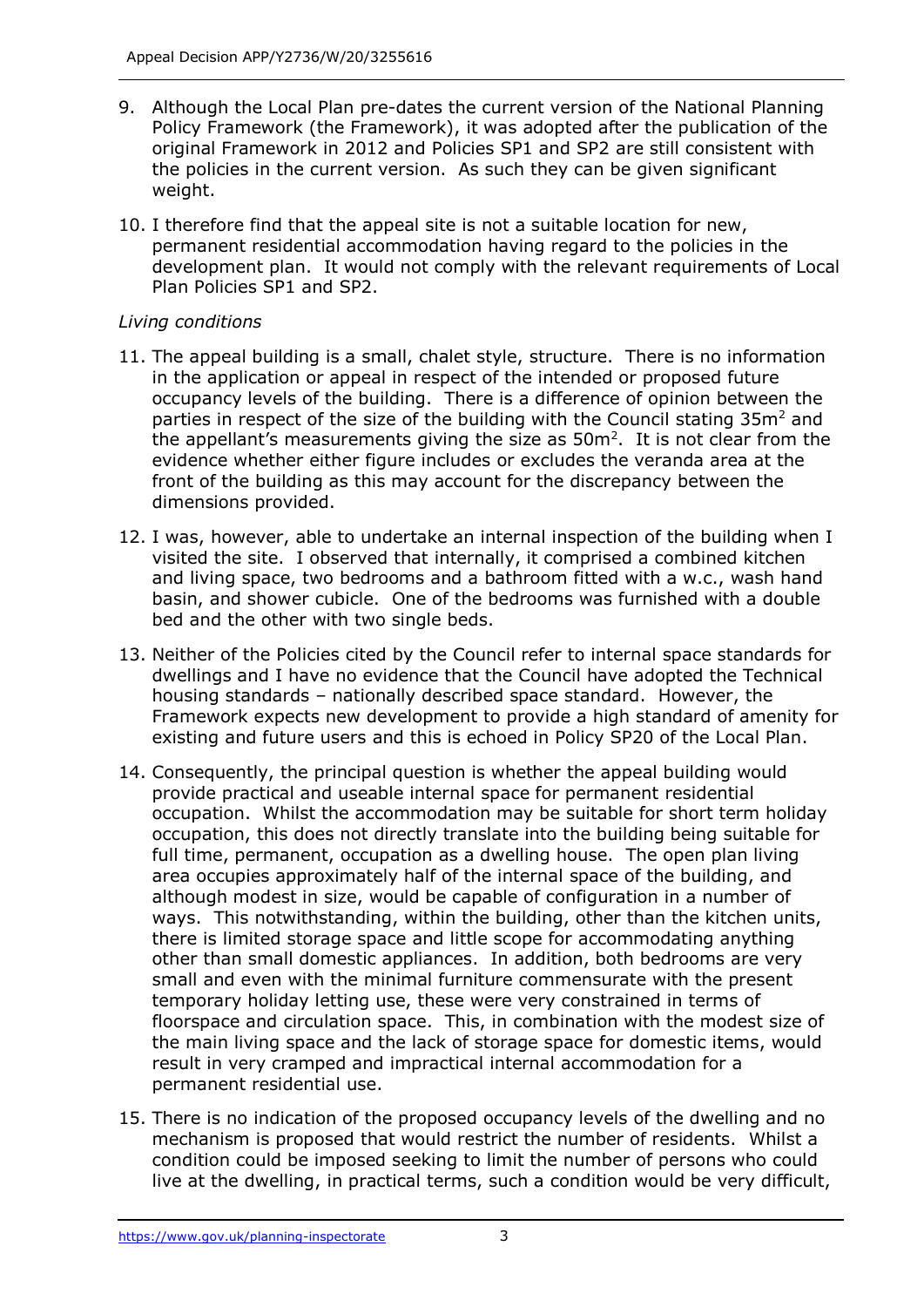if not impossible, to monitor in order to determine whether there had been a breach. Consequently, I do not consider that a condition to this effect would be enforceable and it would not meet the relevant tests set out in the Framework. This adds to my concerns in respect of the very small size of the internal living space. Given the above, I find that the appeal building would not provide suitable, adequate, or practical internal space for a permanent residential use. As a result, the proposal would conflict with the requirements of Local Plan Policy SP20 and the Framework

- 16. Externally, there is an area of land around the appeal building amounting to approximately  $433m^2$ . Much of this was laid with hardcore although there was a small grassed area at the west end of the site, adjacent to the common boundary with a dwelling on Gale Lane. To the rear of the building there is a small area of timber decking. The boundary of the site to the east is undefined and the hardcore surface continues that of the access track and the hard surfaced area around the neighbouring chalet.
- 17. Although not extensive, the area around the appeal building would provide private outdoor amenity space of a comparable size to other dwellings that I saw within the village, and would provide suitable space for normal domestic activities such as sitting out, drying washing or children playing. The appellant has provided photographs showing a number of vehicles within the site and I also saw when I visited that it is possible, with care, to drive around the building and re-join the access track in a forward gear. Due to the small size of the appeal building, I am satisfied that the appeal site would be capable of accommodating suitable and appropriate parking provision for future residents and visitors. I have had regard to the Council's concern that a permanent residential use would cause disturbance to the occupiers of other chalets nearby. However, there is no substantiated evidence before me that would indicate that full time occupation of the building would generate more noise or disturbance than the present lawful use.
- 18. In these latter respects, I do not find any conflict with the relevant provisions of Local Plan Policies SP4 and SP20 which expect, among other matters, that new residential development makes appropriate provision for private amenity space and parking provision, and does not have an adverse effect on the users or occupiers of neighbouring land or buildings.
- 19. Whilst the proposal would meet the requirements of the Local Plan with regard to amenity space and parking provision, neither of these points, either in isolation or together, would compensate for the inadequate level of internal living space that would be provided and the resulting poor living conditions.
- 20. I therefore conclude that the proposed development would not provide suitable living conditions for the future occupiers with regard to internal living space. It would not comply with the relevant requirements of Policy SP20 of the Local Plan or the Framework

## *Character and appearance*

21. The appeal site is within a location designated as an Area of High Landscape Value (AHLV). Local Plan Policy SP13 seeks to ensure that the character, quality, and value of the districts landscapes are protected and enhanced. The policy sets out that the AHLV is of significant historic landscape value and seeks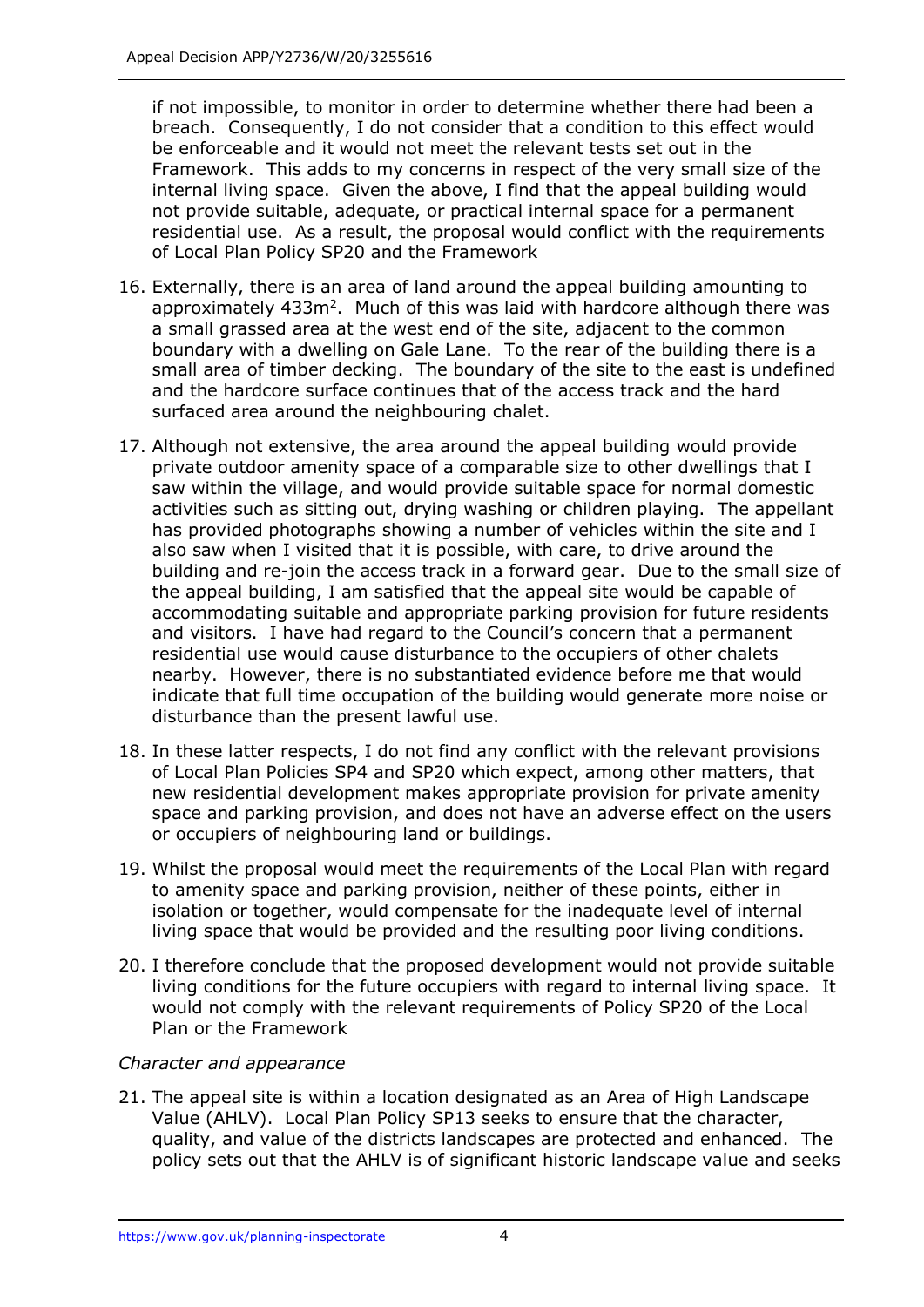to prevent loss or degradation of elements that are integral to the historic landscape character.

- 22. From the evidence, the appeal site forms part of a wider site that comprises a former railway line and station which previously served the village. The former station buildings and parts of the platform remain, adjacent to the entrance to the wider site from Station Road.
- 23. To the south of the appeal site is open countryside, comprising large fields with hedgerow boundaries. There is a gappy, remnant hedgerow on the common boundary between the appeal site and the adjacent field. To the north several small fields separate the appeal site from the main part of the village. To the west is a dwelling house and its domestic curtilage and to the east are further chalets that are part of the same, wider, development.
- 24. The Council have not identified any elements of the historic landscape character that would be directly affected by the proposed development. Although the use of the area around the appeal building as a domestic curtilage may result in the presence of some domestic paraphernalia such as washing lines or waste bins, these would be largely non-permanent additions and, due to the small size of the site, any visual effect would be extremely localised. The appeal site is directly adjacent to the garden area of a dwelling house on Gale Lane and the presence of the appeal building itself and the other chalet buildings to the east has a greater visual and physical effect on the landscape than would result from normal domestic activities around a dwelling house. Parking of vehicles at the building will already occur in connection with its current, lawful use and the erection of ancillary buildings could be controlled through the use of a planning condition removing the permitted development rights to erect small buildings within the curtilage of a dwelling house. Within this context, whilst the proposal would result in a slight alteration to the visual appearance and character of the appeal site, there is no substantive or compelling evidence that this would be harmful to the special characteristics of the AHLV.
- 25. I conclude that the proposed development would not cause harm to the character and appearance of the surrounding landscape. It would not conflict with the relevant requirements of Policy SP13 of the Local Plan.

## **Other matters**

- 26. My attention has been drawn to several other premises nearby which it is stated have been allowed to be used permanent residential occupation. I do not have the full details of these cases or the circumstances that lead to them being accepted. However, I was able to see these properties during the site visit and observed that they were all of substantial and permanent construction and of a type which would comply with the Council's policy requirements for sources of new homes. In this respect they are not the same as the appeal building, which is of a type specifically excluded by the Council's policies.
- 27. I have also had regard to the appellant's personal circumstances as set out in the evidence. Whilst I accept that it would be advantageous to the appellant to no longer have to service the chalet as a holiday let, this is not sufficient reason, either of itself, or in combination with the other factors I have identified, to justify granting planning permission for the use as a permanent residence of a building which would provide poor living conditions for the future